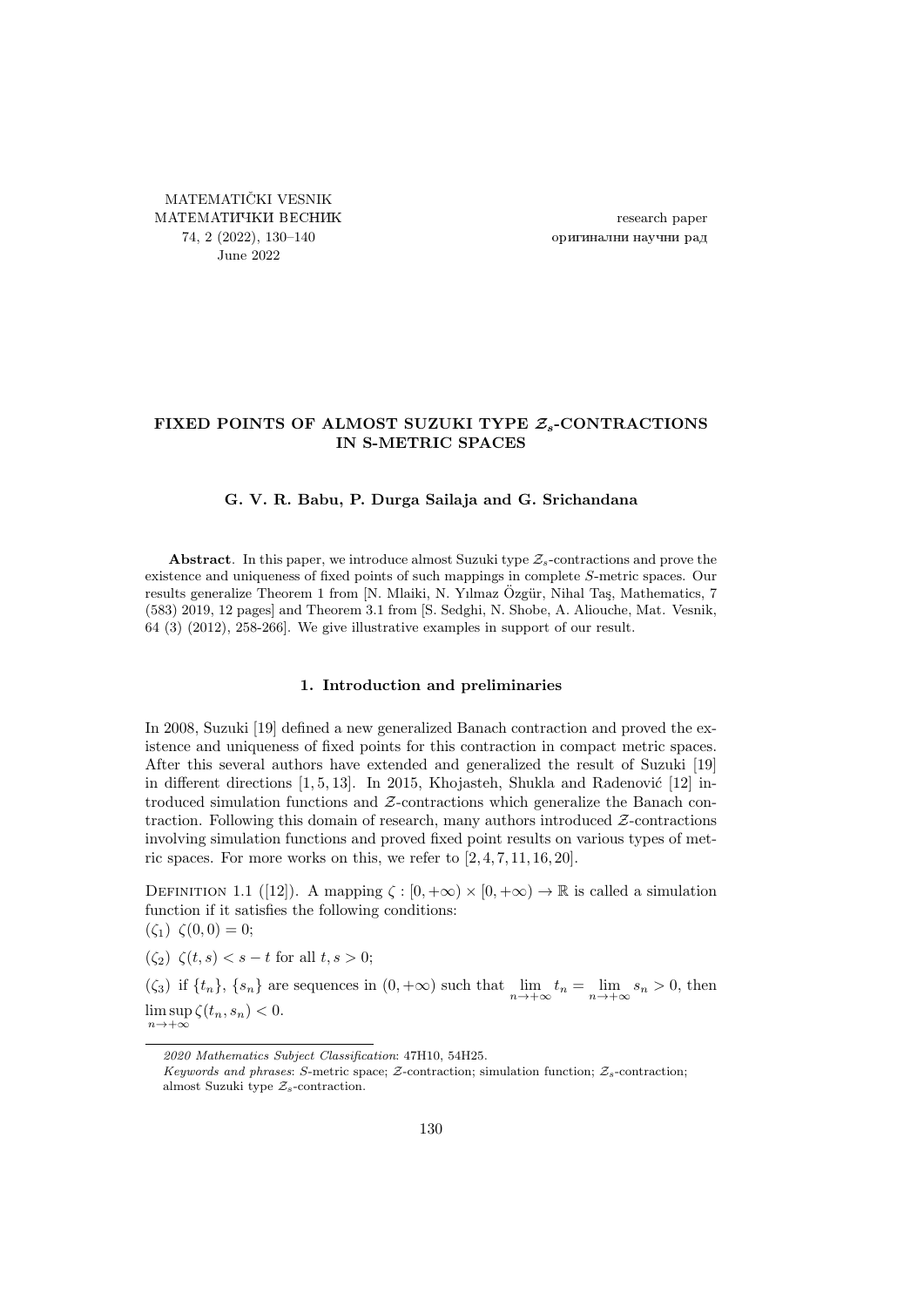We denote the set of all simulation functions by  $Z$ . The following are examples of simulation functions.

<span id="page-1-0"></span>EXAMPLE 1.2 ([\[4,](#page-9-3) [12\]](#page-10-3)). Let  $\zeta : [0, +\infty) \times [0, +\infty) \to \mathbb{R}$  be defined by:

(i)  $\zeta(t,s) = \lambda s - t$  for all  $t, s \in [0, +\infty)$ , where  $\lambda \in [0, 1)$ .

- (ii)  $\zeta(t,s) = \frac{s}{1+s} t$  for all  $t, s \in [0, +\infty)$ .
- (iii)  $\zeta(t,s) = s kt$  for all  $t, s \in [0, +\infty)$ , where  $k > 1$ .
- (iv)  $\zeta(t,s) = \frac{s}{1+s} te^t$  for all  $t, s \in [0, +\infty)$ .

<span id="page-1-1"></span>(v)  $\zeta(t,s) = s - \varphi(s) - t$  for all  $s, t \in [0, +\infty)$  where  $\varphi : [0, +\infty) \to [0, +\infty)$  is a lower semi continuous function such that  $\varphi(t) = 0$  if and only if  $t = 0$ .

In 2012, Sedghi, Shobe and Aliouche [\[17\]](#page-10-7) introduced S-metric spaced and studied their properties. The following are preliminaries on S-metric spaces.

DEFINITION 1.3 ([\[17\]](#page-10-7)). Let X be a nonempty set. An S-metric on X is a function  $S: X^3 \to [0, +\infty)$  that satisfies the following conditions: for each  $x, y, z, a \in X$ (S1)  $S(x, y, z) = 0$  if and only if  $x = y = z$  and

(S2)  $S(x, y, z) \leq S(x, x, a) + S(y, y, a) + S(z, z, a).$ The pair  $(X, S)$  is called an S-metric space.

Throughout this paper, we denote the set of all real numbers by  $\mathbb{R}$ , the set of all natural numbers by N.

EXAMPLE 1.4 ([\[17\]](#page-10-7)). Let  $(X, d)$  be a metric space. We define  $S: X^3 \to [0, +\infty)$  by  $S(x, y, z) = d(x, y) + d(x, z) + d(y, z)$  for all  $x, y, z \in X$ . Then S is an S-metric on X and S is called the S-metric induced by the metric d.

EXAMPLE 1.5 ([\[9\]](#page-9-5)). Let  $X = \mathbb{R}$  and  $S(x, y, z) = |y+z-2x|+|y-z|$  for all  $x, y, z \in X$ . Then  $(X, S)$  is an S-metric space.

EXAMPLE 1.6 ([\[18\]](#page-10-8)). Let  $X = \mathbb{R}$ . Then  $S(x, y, z) = |x - z| + |y - z|$  for all  $x, y, z \in \mathbb{R}$ is an S-metric on R. This S-metric is called the usual S-metric on R.

LEMMA 1.7 ([\[17\]](#page-10-7)). In an S-metric space, we have  $S(x, x, y) = S(y, y, x)$ .

LEMMA 1.8 ([\[9\]](#page-9-5)). Let  $(X, S)$  be an S-metric space. Then  $S(x, x, z) \leq 2S(x, x, y)$  +  $S(y, y, z)$ .

DEFINITION 1.9 ([\[17\]](#page-10-7)). Let  $(X, S)$  be an S-metric space.

(i) A sequence  $\{x_n\} \subseteq X$  is said to converge to a point  $x \in X$  if  $S(x_n, x_n, x) \to 0$ as  $n \to +\infty$ . That is, for each  $\epsilon > 0$ , there exists  $n_0 \in \mathbb{N}$  such that for all  $n \geq n_0$ ,  $S(x_n, x_n, x) < \epsilon$  and we denote it by  $\lim_{n \to +\infty} x_n = x$ .

(ii) A sequence  $\{x_n\} \subseteq X$  is called a Cauchy sequence if for each  $\epsilon > 0$ , there exists  $n_0 \in \mathbb{N}$  such that  $S(x_n, x_n, x_m) < \epsilon$  for all  $n, m \geq n_0$ .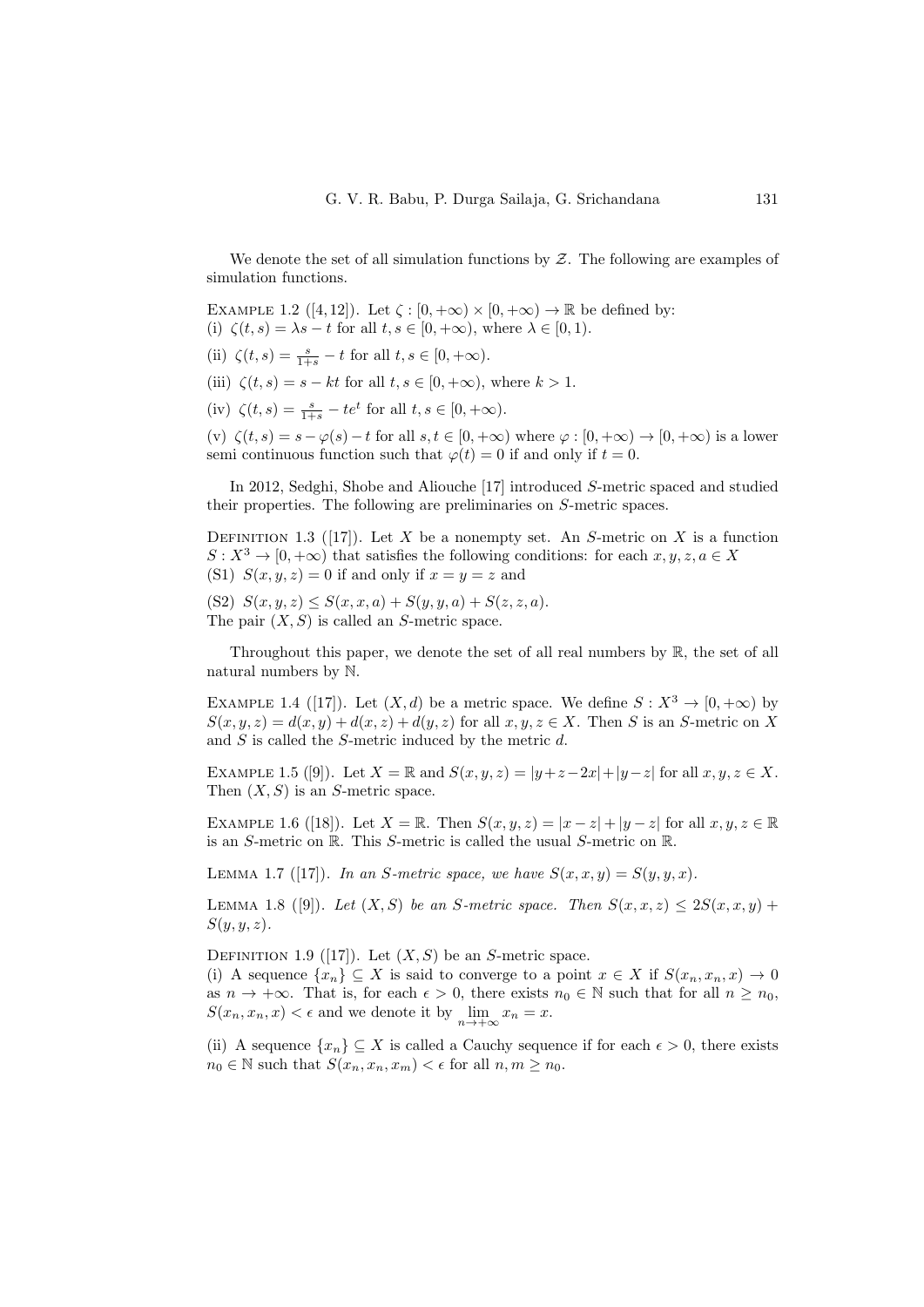(iii) An S-metric space  $(X, S)$  is said to be complete if each Cauchy sequence in X is convergent.

LEMMA 1.10 ([\[17\]](#page-10-7)). Let  $(X, S)$  be an S-metric space. If  $\{x_n\}$  is a sequence in X that converges to  $x$ , then  $x$  is unique.

LEMMA 1.11 ([\[6\]](#page-9-6)). Let  $(X, S)$  be an S-metric space. Let  $\{x_n\}$  and  $\{y_n\}$  be two sequences in X and  $\{x_n\}$  converges to x in X. Then  $\lim_{n\to+\infty} S(x_n, x_n, y_n) = \lim_{n\to+\infty} S(x, x, y_n)$ .

DEFINITION 1.12 ([\[17\]](#page-10-7)). Let  $(X, S)$  be an S-metric space. A map  $F: X \to X$  is said to be a contraction if there exists a constant  $0 \leq K < 1$  such that

<span id="page-2-6"></span>
$$
S(Fx, Fx, Fy) \le KS(x, x, y), \quad \text{for all } x, y \in X. \tag{1}
$$

<span id="page-2-5"></span>THEOREM 1.13 ([\[17\]](#page-10-7)). Let  $(X, S)$  be a complete S-metric space and let a map F:  $X \rightarrow X$  be a contraction. Then F has a unique fixed point u in X.

<span id="page-2-1"></span>LEMMA 1.14 ([\[8\]](#page-9-7)). Let  $(X, S)$  be an S-metric space and  $\{x_n\}$  be a sequence in X such that  $\lim_{n\to+\infty} S(x_n, x_n, x_{n+1}) = 0.$ 

If  $\{x_n\}$  is not a Cauchy sequence, then there exist an  $\epsilon > 0$  and two sequences  ${m_k}$  and  ${n_k}$  of positive integers with  $m_k > n_k > k$  such that  $S(x_{m_k}, x_{m_k}, x_{n_k}) \ge \epsilon$ with  $S(x_{m_k-1}, x_{m_k-1}, x_{n_k}) < \epsilon$ . Also, we have the following:

<span id="page-2-2"></span>
$$
(i) \lim_{k \to +\infty} S(x_{m_k}, x_{m_k}, x_{n_k}) = \epsilon \qquad (ii) \lim_{k \to +\infty} S(x_{m_k-1}, x_{m_k-1}, x_{n_k}) = \epsilon
$$

$$
(iii) \lim_{k \to +\infty} S(x_{m_k}, x_{m_k}, x_{n_{k-1}}) = \epsilon \quad (iv) \lim_{k \to +\infty} S(x_{m_k-1}, x_{m_k-1}, x_{n_k-1}) = \epsilon.
$$

For more works on  $S$ -metric spaces we refer to  $[3, 6, 8, 9, 17, 18]$  $[3, 6, 8, 9, 17, 18]$  $[3, 6, 8, 9, 17, 18]$  $[3, 6, 8, 9, 17, 18]$  $[3, 6, 8, 9, 17, 18]$  $[3, 6, 8, 9, 17, 18]$ .

In 2019, Mlaiki, Yılmaz Ozgür and Nihal Taş [\[14\]](#page-10-9) introduced  $\mathcal{Z}_s$ -contraction by using simulation functions and proved the existence and uniqueness of fixed points of such mapping in complete S-metric spaces.

DEFINITION 1.15 ([\[14\]](#page-10-9)). Let  $(X, S)$  be an S-metric space and  $T : X \to X$ . If there exists a  $\zeta \in \mathcal{Z}$  such that

<span id="page-2-7"></span><span id="page-2-3"></span>
$$
\zeta(S(Tx, Tx, Ty), S(x, x, y)) \ge 0\tag{2}
$$

for all  $x, y \in X$ , then T is called a  $\mathcal{Z}_s$ -contraction with respect to  $\zeta$ .

<span id="page-2-4"></span>THEOREM 1.16 ([\[14\]](#page-10-9)). Let  $(X, S)$  be a complete S-metric space and  $T : X \to X$ . If T is a  $\mathcal{Z}_s$ -contraction with respect to  $\zeta$ , then T has a unique fixed point  $a \in X$ , and for every  $x_0 \in X$  the sequence  $\{x_n\}$  converges to a, where  $x_n = Tx_{n-1}$  for all  $n \in \mathbb{N}$ .

<span id="page-2-0"></span>Motivated by the works of [\[10,](#page-10-10) [13–](#page-10-2)[15\]](#page-10-11), in Section [2](#page-2-0) of this paper, we introduce almost Suzuki type  $\mathcal{Z}_s$ -contraction mappings and prove the existence and uniqueness of fixed points of such mappings in complete S-metric spaces. Our results generalize the fixed point theorems of Mlaiki, Yılmaz Ozgür and Nihal Taş [\[14\]](#page-10-9) and Sedghi, Shobe and Aliouche [\[17\]](#page-10-7). We draw some corollaries and give examples in support of our results.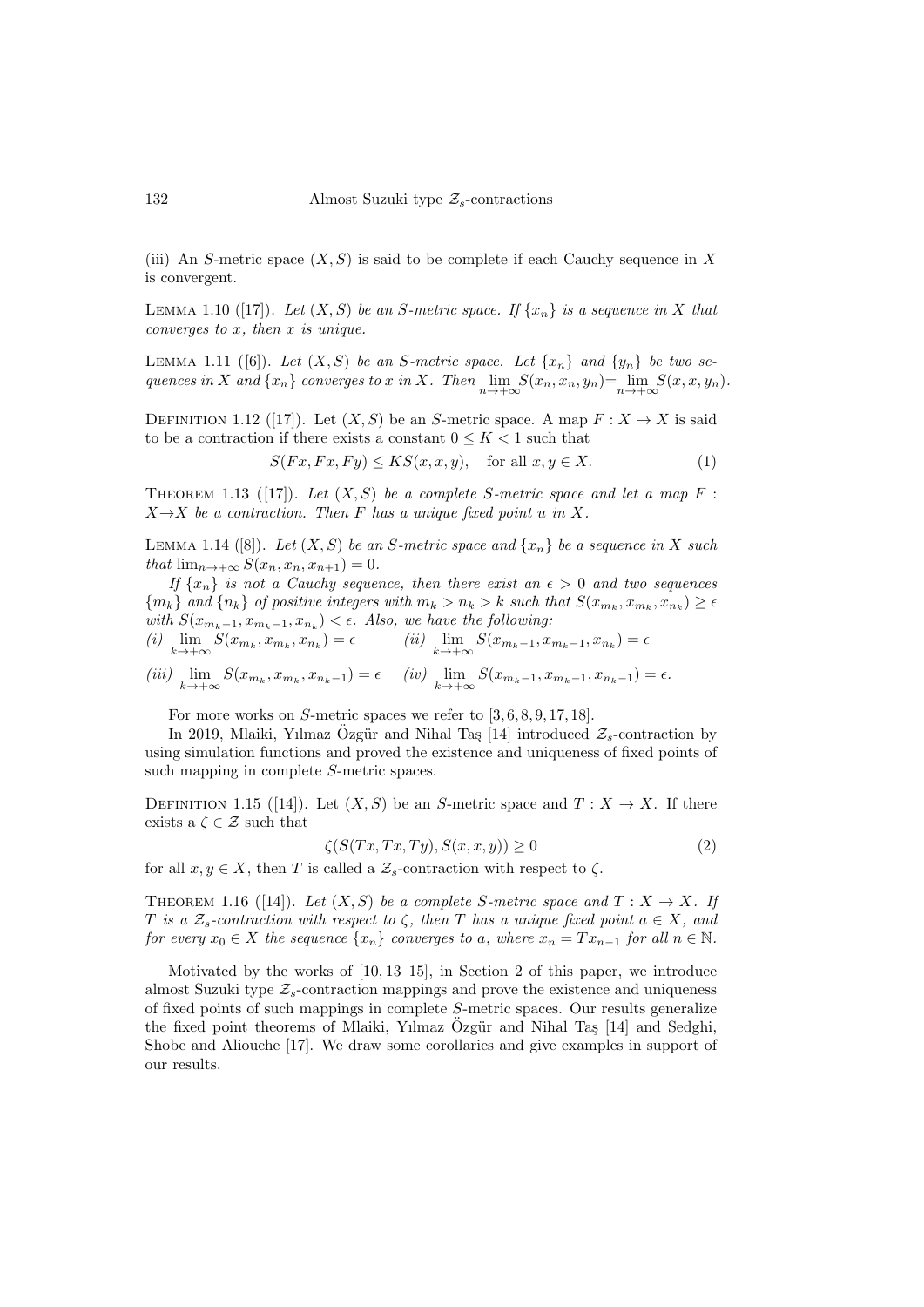## <span id="page-3-0"></span>2. Main results

In the following we define almost Suzuki type  $\mathcal{Z}_s$ -contraction with respect to a simulation function.

DEFINITION 2.1. Let  $(X, S)$  be an S-metric space and  $T : X \to X$ . If there exist a  $\zeta \in \mathcal{Z}$  and  $L \geq 0$  such that

$$
\frac{1}{3}S(x,x,Tx) < S(x,y,z) \text{ implies } \zeta(S(Tx,Ty,Tz),S(x,y,z)+LN(x,y,z)) \ge 0, \tag{3}
$$

for all  $x, y, z \in X$ , where  $N(x, y, z) = \min\{S(Tx, Tx, x), S(Tx, Tx, y), S(Tx, Tx, z),\}$  $S(Tx, y, z)$ , then T is called an almost Suzuki type  $\mathcal{Z}_s$ -contraction with respect to  $\zeta$ .

The following theorem is the main result of this paper.

<span id="page-3-4"></span>THEOREM 2.2. Let  $(X, S)$  be a complete S-metric space and  $T : X \to X$  be an almost Suzuki type  $\mathcal{Z}_s$ -contraction with respect to  $\zeta \in \mathcal{Z}$ . Then for any  $x_0 \in X$ , the sequence  ${x_n}$  defined by  $x_n = Tx_{n-1}$  for all  $n = 1, 2, \ldots$  is Cauchy in X,  $\lim_{n \to +\infty} x_n = u$  (say) in  $X$  and  $u$  is a unique fixed point in  $X$ .

*Proof.* Let  $x_0 \in X$  and the sequence  $\{x_n\}$  be defined as  $x_n = Tx_{n-1}$  for all  $n =$  $1, 2, 3, \ldots$  If  $x_{n_0} = x_{n_0+1} = Tx_{n_0}$  for some  $n_0$ , then  $x_{n_0}$  is a fixed point of T.

Therefore, we assume that  $x_n \neq x_{n+1}$ , i.e.,  $S(x_n, x_n, x_{n+1}) > 0$ , for all  $n \geq 0$ . STEP 1: We prove that  $\lim_{n \to +\infty} S(x_n, x_n, x_{n+1}) = 0.$ 

We have  $\frac{1}{3}S(x_n, x_n, Tx_n) < S(x_n, x_n, Tx_n) = S(x_n, x_n, x_{n+1})$ , hence from the inequality [\(3\)](#page-3-0), we have

<span id="page-3-1"></span>
$$
0 \le \zeta(S(Tx_n, Tx_n, Tx_{n+1}), S(x_n, x_n, x_{n+1}) + LN(x_n, x_n, x_{n+1})).
$$
\n(4)

Here

 $N(x_n, x_n, x_{n+1}) = \min\{S(T x_n, T x_n, x_n), S(T x_n, T x_n, x_{n+1}), S(T x_n, x_n, x_{n+1})\}$  $=\min\{S(x_{n+1}, x_{n+1}, x_n), S(x_{n+1}, x_{n+1}, x_{n+1}), S(x_{n+1}, x_n, x_{n+1})\}=0$ From the inequality [\(4\)](#page-3-1) and by using  $(\zeta_2)$ , we get

 $0 \leq \zeta(S(x_{n+1}, x_{n+1}, x_{n+2}), S(x_n, x_n, x_{n+1})) < S(x_n, x_n, x_{n+1}) - S(x_{n+1}, x_{n+1}, x_{n+2})$ which implies that

$$
S(x_{n+1}, x_{n+1}, x_{n+2}) < S(x_n, x_n, x_{n+1}), \text{ for all } n = 0, 1, 2, \dots \tag{5}
$$

Therefore, the sequence  $\{S(x_n, x_n, x_{n+1})\}$  is decreasing and converges to some  $r \geq 0$ . Assume that  $r > 0$ .

Let  $t_n = S(x_{n+1}, x_{n+1}, x_{n+2})$  and  $s_n = S(x_n, x_n, x_{n+1})$ . Since  $\lim_{n \to +\infty} t_n = \lim_{n \to +\infty} s_n = r > 0$ , by using the inequality [\(3\)](#page-3-0) and the condition  $(\zeta_3)$ , we get that

$$
0 \le \limsup_{n \to +\infty} \zeta(S(x_{n+1}, x_{n+1}, x_{n+2}), S(x_n, x_n, x_{n+1})) < 0,
$$

a contradiction. Therefore  $r = 0$ , i.e.

<span id="page-3-3"></span><span id="page-3-2"></span>
$$
\lim_{n \to +\infty} S(x_n, x_n, x_{n+1}) = 0.
$$
\n(6)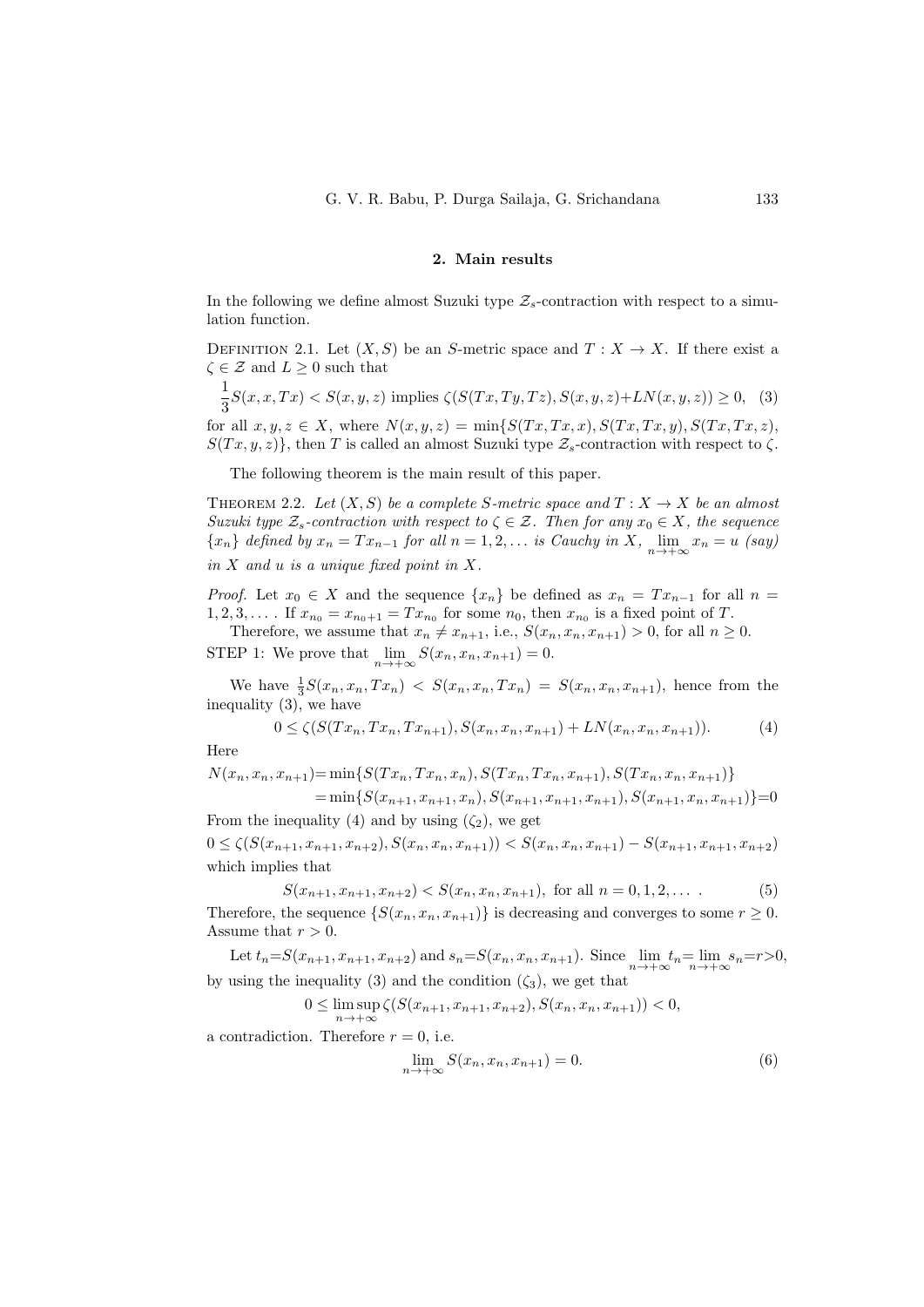STEP 2: We prove that  $\{x_n\}$  is a Cauchy sequence.

If  $\{x_n\}$  is not Cauchy, by Lemma [1.14](#page-2-1) there exist an  $\epsilon > 0$  and sequences of positive integers  $\{m_k\}$  and  $\{n_k\}$  such that  $m_k > n_k \geq k$  such that  $S(x_{m_k}, x_{m_k}, x_{n_k}) \geq \epsilon$  and  $S(x_{m_k-1}, x_{m_k-1}, x_{n_k}) < \epsilon$  satisfying [\(i\)](#page-2-2)[-\(iv\)](#page-2-3) of Lemma [1.14.](#page-2-1)

Now suppose, if possible, there exists a  $k\geq k_1$  such that

$$
\frac{1}{3}S(x_{m_k-1}, x_{m_k-1}, x_{m_k}) \ge S(x_{m_k-1}, x_{m_k-1}, x_{n_k-1}).
$$
\n(7)

On letting  $k \to +\infty$  in the inequality [\(7\)](#page-4-0) and using Lemma [1.14](#page-2-1) [\(iv\),](#page-2-3) we get that  $\epsilon \leq 0$ , which is a contraction. Therefore  $\frac{1}{3}S(x_{m_k-1}, x_{m_k-1}, x_{m_k}) < S(x_{m_k-1}, x_{m_k-1}, x_{n_k-1}),$ for all  $k \geq k_1$ . Now, we have

$$
N(x_{m_k-1}, x_{m_k-1}, x_{n_k-1})
$$
  
= min{ $S(Tx_{m_k-1}, Tx_{m_k-1}, x_{m_k-1}), S(Tx_{m_k-1}, Tx_{m_k-1}, x_{n_k-1}),$   
= min{ $S(x_{m_k}, x_{m_k}, x_{m_k-1}), S(x_{m_k}, x_{m_k-1}), S(x_{m_k}, x_{m_k-1}, x_{n_k-1})$  }.

By letting  $k \to +\infty$  and by using the inequality [\(6\)](#page-3-2), we get

<span id="page-4-1"></span><span id="page-4-0"></span>
$$
\lim_{k \to +\infty} N(x_{m_k - 1}, x_{m_k - 1}, x_{n_k - 1}) = 0.
$$
\n(8)

Let  $t'_{k} = S(x_{m_k}, x_{m_k}, x_{n_k})$  and  $s'_{k} = S(x_{m_k-1}, x_{m_k-1}, x_{n_k-1}) + LN(x_{m_k-1}, x_{m_k-1}, x_{n_k-1}).$ By using Lemma [1.14](#page-2-1) and the inequality [\(8\)](#page-4-1), we obtain that  $\lim_{k \to +\infty} t'_k = \lim_{k \to +\infty} s'_k = \epsilon > 0$ .

Now, by the inequality [\(3\)](#page-3-0) and by  $(\zeta_3)$ , we have

 $0 \leq \limsup \zeta(S(x_{m_k}, x_{m_k}, x_{n_k}), S(x_{m_k-1}, x_{m_k-1}, x_{n_k-1}) + LN(x_{m_k-1}, x_{m_k-1}, x_{n_k-1}))$  < 0,  $k \rightarrow +\infty$ 

a contradiction.

Therefore,  $\{x_n\}$  is a Cauchy sequence. Since  $(X, S)$  is a complete S-metric space, there exists a  $u \in X$ , such that  $\lim_{n \to +\infty} x_n = u$ .

STEP 3: We now prove that  $u$  is a fixed point of  $T$ .

Suppose that  $Tu \neq u$ . Then  $S(u, u, Tu) > 0$ . We now prove that either

<span id="page-4-3"></span>(a) 
$$
\frac{1}{3}S(x_n, x_n, x_{n+1}) < S(x_n, x_n, u)
$$
, or

<span id="page-4-4"></span>(b) 
$$
\frac{1}{3}S(x_{n+1}, x_{n+1}, x_{n+2}) < S(x_{n+1}, x_{n+1}, u) \tag{9}
$$

hold for each  $n = 0, 1, 2, \ldots$  On the contrary, suppose that  $\frac{1}{3}S(x_n, x_n, x_{n+1}) \geq$  $S(x_n, x_n, u)$  and  $\frac{1}{3}S(x_{n+1}, x_{n+1}, x_{n+2}) \ge S(x_{n+1}, x_{n+1}, u)$  hold for some n. Therefore,  $3S(x_n, x_n, u) \leq S(x_n, x_n, x_{n+1}) = S(x_{n+1}, x_{n+1}, x_n) \leq 2S(x_{n+1}, x_{n+1}, u) + S(x_n, x_n, u),$ which implies that  $S(x_n, x_n, u) \leq S(x_{n+1}, x_{n+1}, u)$ . From the inequality [\(5\)](#page-3-3), we have

$$
S(x_{n+1}, x_{n+1}, x_{n+2}) < S(x_n, x_n, x_{n+1})
$$

<span id="page-4-2"></span>
$$
\leq 2S(x_n, x_n, u) + S(x_{n+1}, x_{n+1}, u) \leq S(x_{n+1}, x_{n+1}, x_{n+2}),
$$

a contradiction. Therefore [\(9\)](#page-4-2) holds.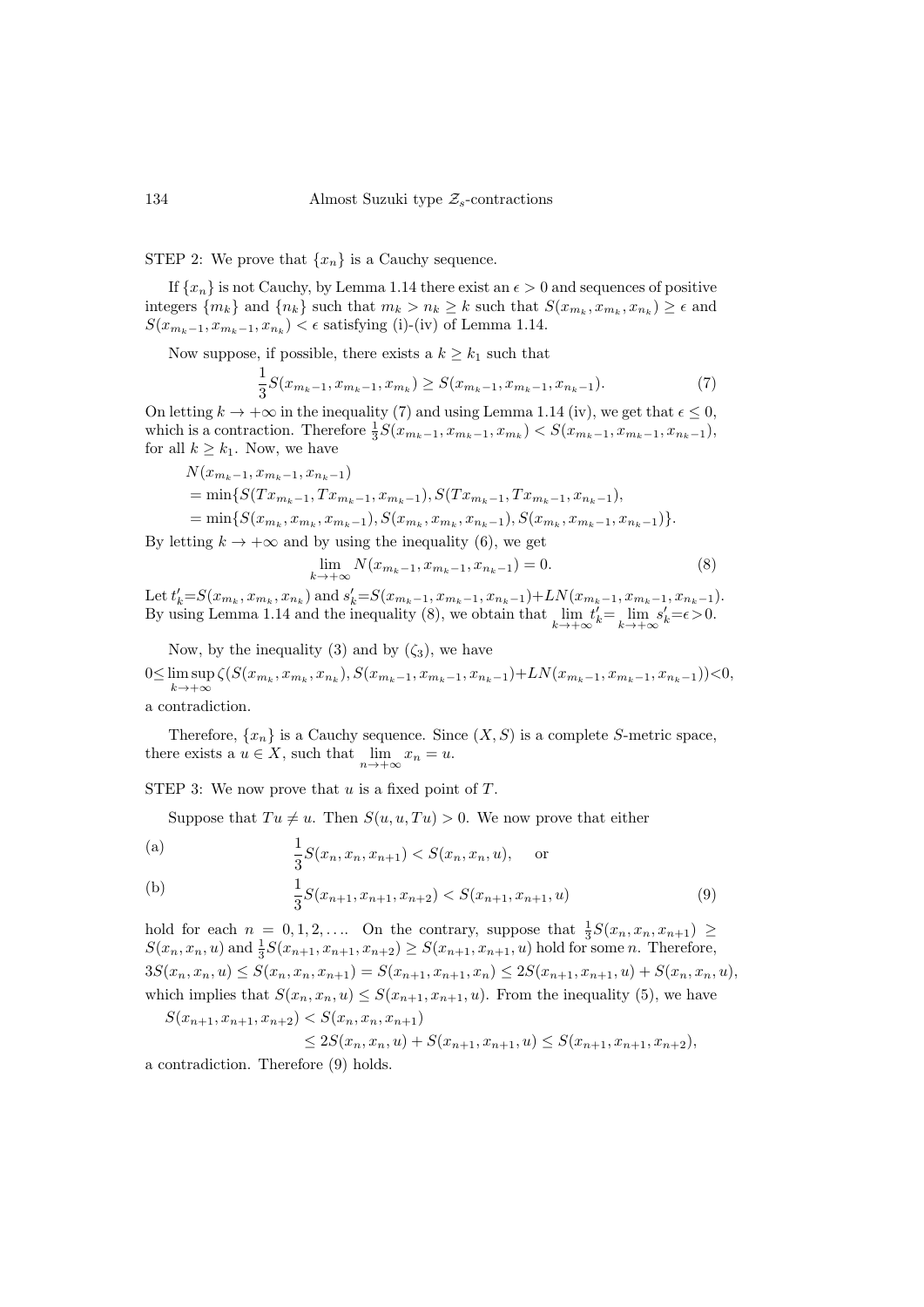Suppose that (a) holds, i.e. 
$$
\frac{1}{3}S(x_n, x_n, Tx_n) < S(x_n, x_n, u)
$$
 and from (3) we have  $0 \leq \zeta(S(Tx_n, Tx_n, Tu), S(x_n, x_n, u) + LN(x_n, x_n, u)).$  (10)

Here

<span id="page-5-0"></span>
$$
N(x_n, x_n, u) = \min\{S(Tx_n, Tx_n, x_n), S(Tx_n, Tx_n, u), S(Tx_n, x_n, u)\}
$$
  
=  $\min\{S(x_{n+1}, x_{n+1}, x_n), S(x_{n+1}, x_{n+1}, u), S(x_{n+1}, x_n, u)\}.$ 

On letting  $n \to +\infty$ , we have  $\lim_{n \to +\infty} N(x_n, x_n, u) = 0$ . From [\(10\)](#page-5-0), we have  $0 \leq \limsup \zeta(S(x_{n+1}, x_{n+1}, Tu), S(x_n, x_n, u) + LN(x_n, x_n, u))$  $n \rightarrow +\infty$ (S(xn, xn, u) + LN(xn, xn, u) − S(xn+1, xn+1, T u))

$$
\leq \limsup_{n \to +\infty} (S(x_n, x_n, u) + LN(x_n, x_n, u) - S(x_{n+1}, x_{n+1}, Tu))
$$
  
= 
$$
\limsup_{n \to +\infty} (S(x_n, x_n, u) + IN(x_n, x_n, u)) \quad \liminf_{n \to +\infty} S(x_n, x_n, u)
$$

$$
= \limsup_{n \to +\infty} (S(x_n, x_n, u) + LN(x_n, x_n, u)) - \liminf_{n \to +\infty} S(x_{n+1}, x_{n+1}, Tu) = -S(u, u, Tu),
$$

Hence  $S(u, u, Tu) = 0$ , i.e.,  $u = Tu$ .

Now suppose [\(b\)](#page-4-4) holds, i.e.  $\frac{1}{3}S(x_{n+1}, x_{n+1}, Tx_{n+1}) < S(x_{n+1}, x_{n+1}, u)$  and from the inequality [\(3\)](#page-3-0) we have

<span id="page-5-1"></span>
$$
0 \le \zeta(S(Tx_{n+1}, Tx_{n+1}, Tu), S(x_{n+1}, x_{n+1}, u) + LN(x_{n+1}, x_{n+1}, u)), \tag{11}
$$

where

$$
N(x_{n+1}, x_{n+1}, u) = \min\{S(Tx_{n+1}, Tx_{n+1}, x_{n+1}), S(Tx_{n+1}, Tx_{n+1}, u), S(Tx_{n+1}, x_{n+1}, u)\}
$$
  
=  $\min\{S(x_{n+2}, x_{n+2}, x_{n+1}), S(x_{n+2}, x_{n+2}, u), S(x_{n+2}, x_{n+1}, u)\}.$ 

On letting  $n \to +\infty$ , we have  $\lim_{n \to +\infty} N(x_{n+1}, x_{n+1}, u) = 0$ . From the inequality [\(11\)](#page-5-1), we have

$$
0 \leq \limsup_{n \to +\infty} \zeta(S(x_{n+2}, x_{n+2}, Tu), S(x_{n+1}, x_{n+1}, u) + LN(x_{n+1}, x_{n+1}, u)
$$
  
\n
$$
\leq \limsup_{n \to +\infty} (S(x_{n+1}, x_{n+1}, u) + LN(x_{n+1}, x_{n+1}, u) - S(x_{n+2}, x_{n+2}, Tu)) = -S(u, u, Tu).
$$

Hence  $S(u, u, Tu) = 0$ , i.e.,  $u = Tu$ . Thus, u is a fixed point of T.

STEP 4: We now prove the uniqueness. Suppose that  $x, y \in X$  are two fixed points of T such that  $x \neq y$ . Clearly,  $\frac{1}{3}S(x, x, Tx) < S(x, x, y)$ . Then by using the inequality [\(3\)](#page-3-0), we get

<span id="page-5-3"></span><span id="page-5-2"></span>
$$
0 \le \zeta(S(Tx, Tx, Ty), S(x, x, y) + LN(x, x, y)),\tag{12}
$$

where  $N(x, x, y) = \min\{S(Tx, Tx, x), S(Tx, Tx, y), S(Tx, x, y)\} = 0$ . Now, from the inequality [\(12\)](#page-5-2), we get

$$
0 \le \zeta(S(x, x, y), S(x, x, y)) < S(x, x, y) - S(x, x, y) = 0 \quad \text{(by (}\zeta_2\text{)),}
$$
\na contradiction. Therefore  $x = y$ .

<span id="page-5-4"></span>THEOREM 2.3. Let  $(X, S)$  be a complete S-metric space. Suppose that there exist  $\zeta \in \mathcal{Z}$  and  $L \geq 0$  such that

$$
\frac{1}{3}S(x,x,Tx) < S(x,x,y) \quad \text{implies} \quad \zeta(S(Tx,Tx,Ty),S(x,x,y)+LN(x,x,y)) \ge 0, \tag{13}
$$
\n
$$
\text{for all } x, y \in X, \text{ where } N(x,x,y) = \min\{S(Tx,Tx,x),S(Tx,Tx,y),S(Tx,x,y)\}.
$$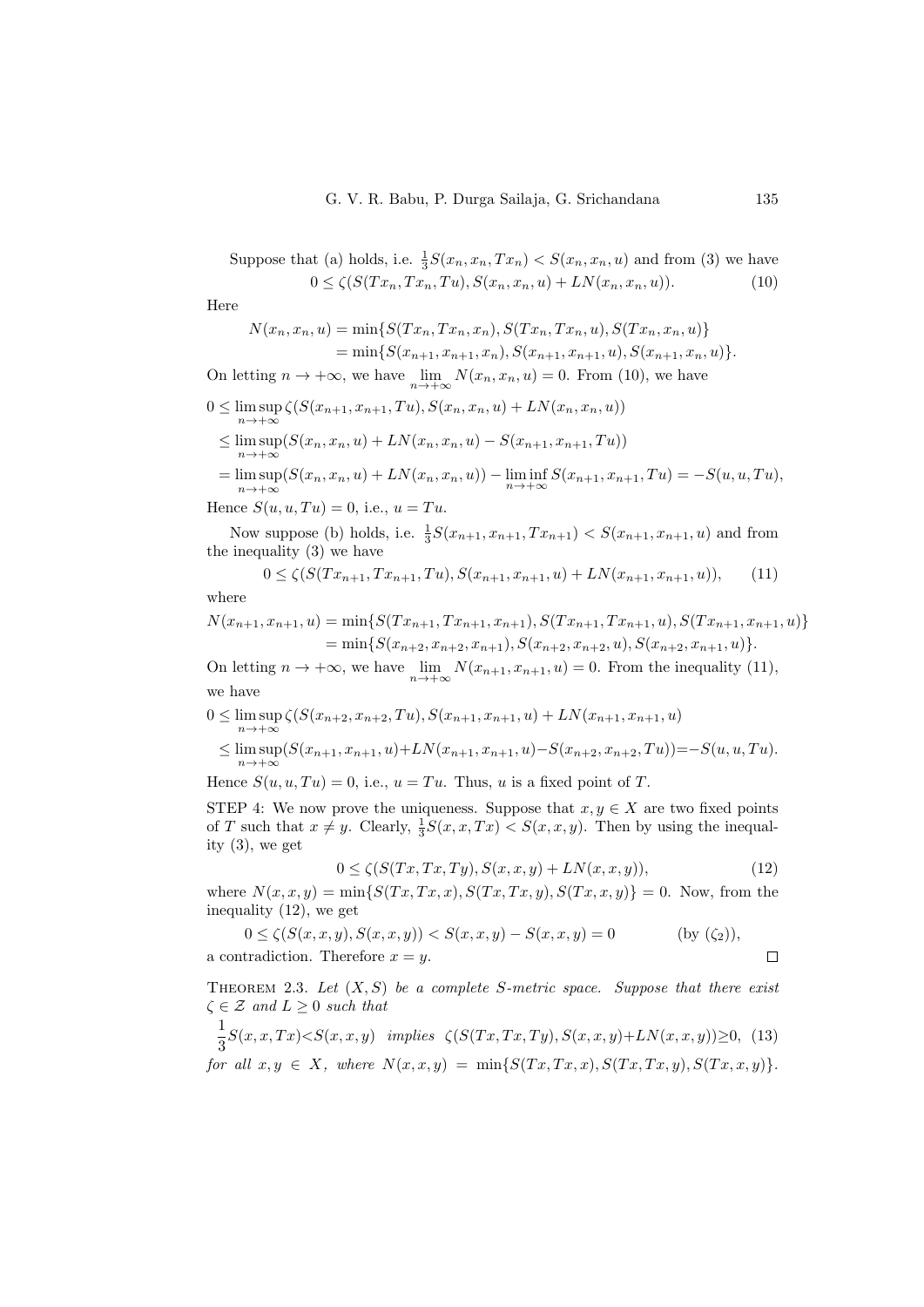Then T has a unique fixed point in X.

*Proof.* Similar to the proof of Theorem [2.2](#page-3-4)  $\Box$ 

<span id="page-6-1"></span>

<span id="page-6-0"></span>COROLLARY 2.4. Let  $(X, S)$  be a complete S-metric space. Suppose that there exist  $\zeta \in \mathcal{Z}$  and  $L > 0$  and such that

$$
\zeta(S(Tx, Tx, Ty), S(x, x, y) + LN(x, x, y)) \ge 0,\tag{14}
$$

for all  $x, y \in X$ , where  $N(x, x, y)$  is defined as in the inequality [\(13\)](#page-5-3). Then T has a unique fixed point in X.

<span id="page-6-4"></span>REMARK 2.5. If  $L = 0$  in the inequality [\(13\)](#page-5-3), then Theorem [1.16](#page-2-4) follows as a corollary of Corollary [2.4.](#page-6-0)

<span id="page-6-2"></span>COROLLARY 2.6. Let  $(X, S)$  be a complete S-metric space and  $T : X \times X \rightarrow X$  be a mapping satisfying the following condition: there exists  $\lambda \in [0,1)$  such that

$$
\frac{1}{3}S(x,x,Tx) < S(x,x,y) \implies S(Tx,Tx,Ty) \leq \lambda S(x,x,y),\tag{15}
$$

for all  $x, y \in X$ . Then T has a unique fixed point in X.

*Proof.* If we choose simulation function  $\zeta$  as  $\zeta(t, s) = \lambda s - t$ , for all  $s, t \geq 0$ , where  $\lambda \in$  $(0, 1)$  and if  $L = 0$  in the inequality [\(13\)](#page-5-3) then the inequality [\(15\)](#page-6-1) is a special case of the inequality [\(13\)](#page-5-3) so that, the conclusion of this corollary follows from Theorem [2.3.](#page-5-4)  $\Box$ 

<span id="page-6-3"></span>Remark 2.7. Theorem [1.13](#page-2-5) follows as a corollary of Corollary [2.6.](#page-6-2)

COROLLARY 2.8. Let  $(X, S)$  be a complete S-metric space and  $T : X \times X \rightarrow X$  be a mapping satisfying

$$
\frac{1}{3}S(x,x,Tx) < S(x,y,z) \implies S(Tx,Ty,Tz) \le S(x,y,z) - \varphi(S(x,y,z)), \quad (16)
$$

for all  $x, y, z \in X$ , where  $\varphi : [0, +\infty) \to [0, +\infty)$  is a lower semi continuous function with  $\varphi(t) = 0$  if and only if  $t = 0$ . Then T has a unique fixed point in X.

*Proof.* We choose  $\zeta(t,s)$  as in the Example [1.2](#page-1-0) [\(v\)](#page-1-1) and if  $L = 0$  in the inequality [\(3\)](#page-3-0), it follows that the conclusion of this corollary holds by applying Theorem [2.2.](#page-3-4)  $\Box$ 

The following example is in support of Theorem [2.2.](#page-3-4)

EXAMPLE 2.9. Let  $X = [\frac{1}{4}, 1]$ . We define  $S : X^3 \to [0, +\infty)$  by

$$
S(x, y, z) = \begin{cases} 0, & \text{if } x = y = z \\ \max\{x, y, z\}, & \text{otherwise.} \end{cases}
$$

We define  $T: X \to X$  by

$$
Tx = \begin{cases} \frac{1}{2}, & \text{if } x \in [\frac{1}{4}, \frac{1}{2}) \\ 1, & \text{if } x \in [\frac{1}{2}, 1]. \end{cases}
$$

We define  $\zeta : [0, +\infty) \times [0, +\infty) \to \mathbb{R}$  by  $\zeta(t, s) = \frac{1}{2}s - t$ ,  $s, t \geq 0$ . Then  $\zeta$  is a simulation function. Let  $x, y, z \in X$ . We now verify that  $\zeta(S(Tx, Ty, Tz), S(x, y, z)+$  $LN(x, y, z)) \ge 0$  whenever  $\frac{1}{3}S(x, x, Tx) < S(x, y, z)$ .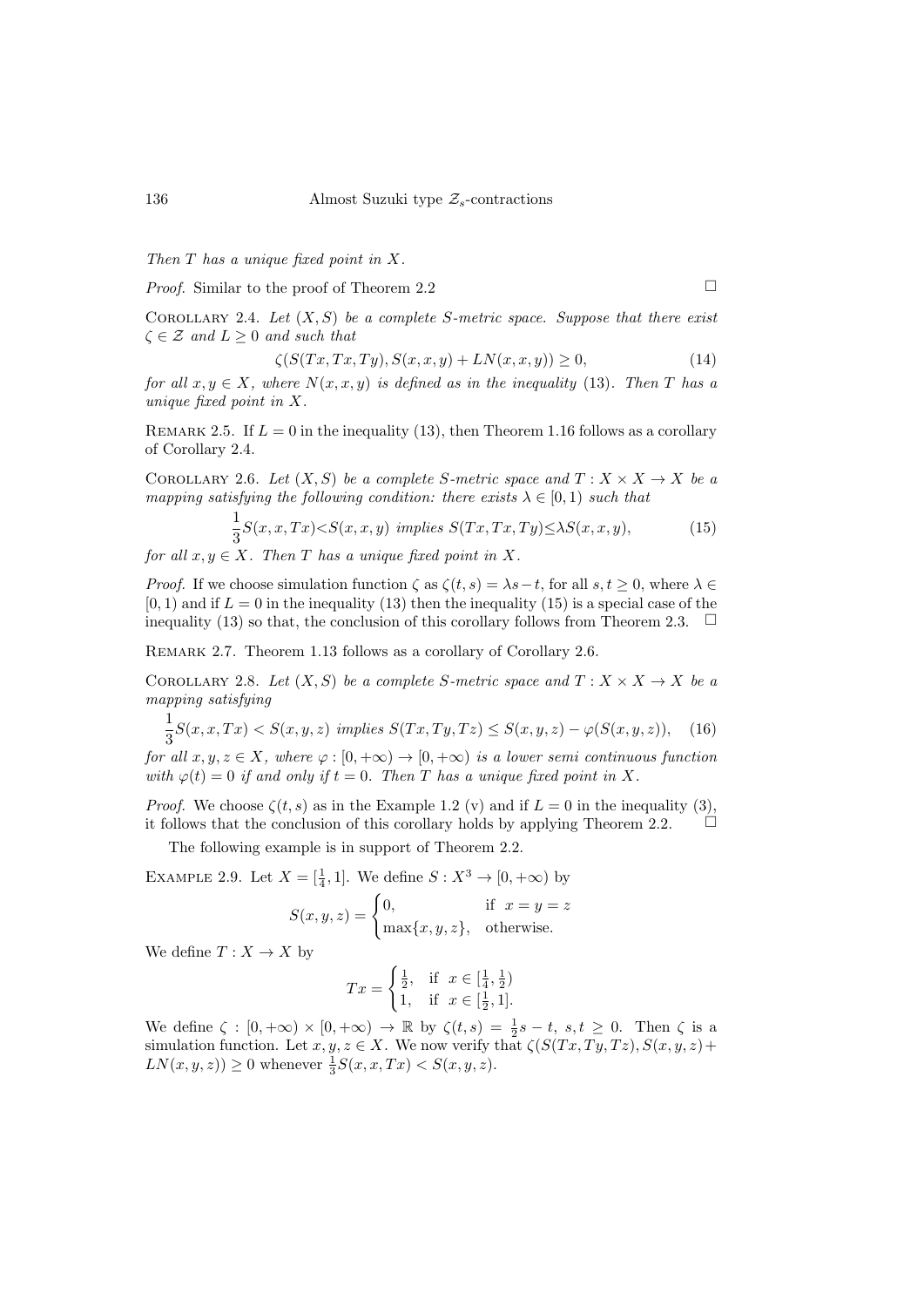Case (i) Let  $x, y, z \in \left[\frac{1}{4}, \frac{1}{2}\right)$ . We assume without loss of generality that  $x < y < z$ . We have  $\frac{1}{3}S(x, x, Tx) = \frac{1}{3}\tilde{S(x, x, \frac{1}{2})} = \frac{1}{6} < z = S(x, y, z)$ . In this case  $S(Tx, Ty, Tz) = 0$ so that the inequality [\(3\)](#page-3-0) holds trivially for any  $L \geq 0$ .

Case (ii) Let  $x, y, z \in [\frac{1}{2}, 1]$ . We assume that  $x < y < z$ . We have  $\frac{1}{3}S(x, x, Tx) = \frac{1}{3}S(x, x, 1) = \frac{1}{3} < z = S(x, y, z)$ . In this case  $S(Tx, Ty, Tz) = 0$  so that the inequal-ity [\(3\)](#page-3-0) holds trivially for any  $L > 0$ .

<span id="page-7-0"></span>Case (iii) Let  $x \in \left[\frac{1}{4}, \frac{1}{2}\right)$  and  $y, z \in \left[\frac{1}{2}, 1\right]$ . We assume that  $y < z$ . We have  $\frac{1}{3}S(x, x, Tx) = \frac{1}{3}S(x, x, \frac{1}{2}) = \frac{1}{6} \langle z = S(x, y, z) \rangle$ .

$$
S(Tx, Tx, x) = S(\frac{1}{2}, \frac{1}{2}, x) = \frac{1}{2};
$$
  
\n
$$
S(Tx, Tx, y) = S(\frac{1}{2}, \frac{1}{2}, y) = y
$$
  
\n
$$
S(Tx, Tx, y) = S(\frac{1}{2}, \frac{1}{2}, y) = y
$$
  
\n
$$
S(Tx, y, z) = S(\frac{1}{2}, y, z) = z.
$$
  
\n
$$
N(x, y, z) = min\{\frac{1}{2}, y, z\} = \frac{1}{2} \text{ and } S(Tx, Ty, Tz) = S(\frac{1}{2}, 1, 1) = 1
$$

We consider

$$
\zeta(S(Tx, Ty, Tz), S(x, y, z) + LN(x, y, z) = \frac{1}{2}(S(x, y, z) + LN(x, y, z)) - S(Tx, Ty, Tz)
$$
  
\n
$$
\geq \frac{1}{2}(LN(x, y, z)) - S(Tx, Ty, Tz) = \frac{1}{2}(L(\frac{1}{2})) - 1 \geq 0, \text{ for any } L \geq 4.
$$

In this case, the inequality [\(3\)](#page-3-0) holds for any  $L \geq 4$ .

Case (iv) Let  $x, y \in [\frac{1}{4}, \frac{1}{2})$  and  $z \in [\frac{1}{2}, 1]$ . We assume that  $x < y$ . We have  $\frac{1}{3}S(x, x, Tx) = \frac{1}{3}S(x, x, \frac{1}{2}) = \frac{1}{6} < z = S(x, y, z)$ .  $S(Tx, Tx, x) = S(\frac{1}{2}, \frac{1}{2}, x) = \frac{1}{2}$  $S(Tx, Tx, y) = S(\frac{1}{2})$  $\frac{1}{2}, \frac{1}{2}$  $\frac{1}{2}, y) = \frac{1}{2};$ 

$$
S(Tx, Tx, z) = S(\frac{1}{2}, \frac{1}{2}, z) = z
$$
  
\n
$$
S(Tx, Tx, z) = S(\frac{1}{2}, \frac{1}{2}, z) = z
$$
  
\n
$$
S(Tx, y, z) = S(\frac{1}{2}, y, z) = z.
$$
  
\n
$$
S(Tx, y, z) = S(\frac{1}{2}, y, z) = z.
$$
  
\n
$$
S(Tx, Ty, Tz) = S(\frac{1}{2}, 1, 1) = 1.
$$

In this case, we have  $\zeta(S(Tx,Ty,Tz),S(x,y,z)+LN(x,y,z)) \geq 0$  for any  $L \geq 4$ (similarly as in [Case \(iii\)\)](#page-7-0). The inequality [\(3\)](#page-3-0) holds for any  $L \geq 4$ .

Case (v) Let  $x, z \in [\frac{1}{4}, \frac{1}{2})$  and  $y \in [\frac{1}{2}, 1]$ . We assume that  $x < z$ . We have  $\frac{1}{3}S(x, x, Tx) = \frac{1}{3}S(x, x, \frac{1}{2}) = \frac{1}{6} < y = S(x, y, z)$ .  $S(Tx, Tx, x) = S(\frac{1}{2})$  $\frac{1}{2}, \frac{1}{2}$  $\frac{1}{2}$ , x) =  $\frac{1}{2}$ ;  $S(Tx, Tx, y) = S(\frac{1}{2})$  $\frac{1}{2}, \frac{1}{2}$  $(\frac{1}{2}, y) = y;$  $S(Tx, Tx, z) = S(\frac{1}{2})$  $\frac{1}{2}, \frac{1}{2}$  $\frac{1}{2}$ , z) =  $\frac{1}{2}$ ;  $S(Tx, y, z) = S(\frac{1}{2})$  $\frac{1}{2}, y, z) = y.$  $N(x, y, z) = \min\{\frac{1}{2},\}$  $\frac{1}{2}, y$ } =  $\frac{1}{2}$  $\frac{1}{2}$  and  $S(Tx, Ty, Tz) =1.$ 

Similarly as in [Case \(iii\),](#page-7-0) the inequality [\(3\)](#page-3-0) holds for any  $L \geq 4$ .

<span id="page-7-1"></span>Case (vi) Let  $z \in [\frac{1}{4}, \frac{1}{2})$  and  $x, y \in [\frac{1}{2}, 1]$ . We assume that  $x < y$ . We have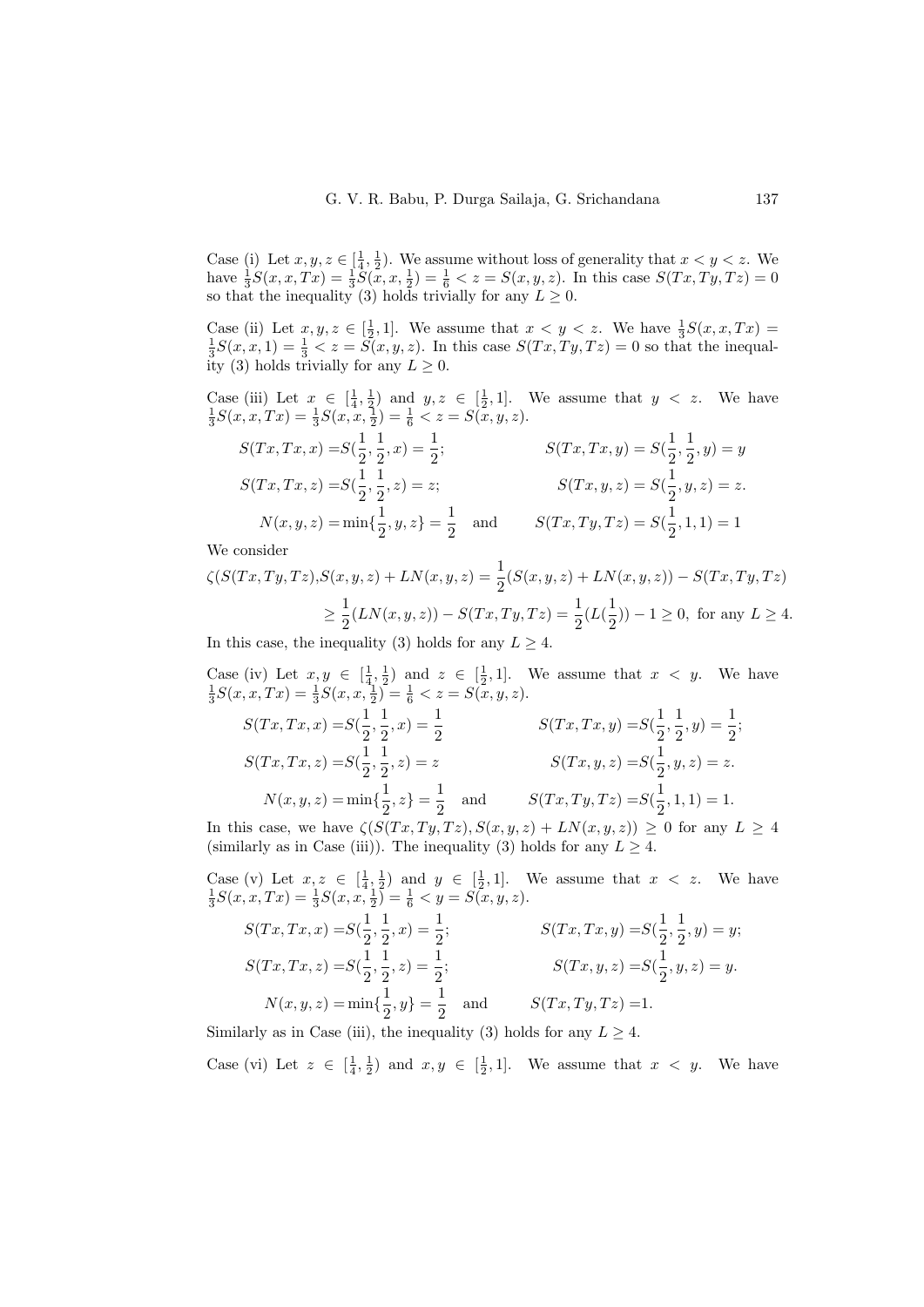$$
\frac{1}{3}S(x, x, Tx) = \frac{1}{3}S(x, x, 1) = \frac{1}{3} < y = S(x, y, z).
$$
  
\n
$$
S(Tx, Tx, x) = S(1, 1, x) = 1; \qquad S(Tx, Tx, y) = S(1, 1, y) = 1;
$$
  
\n
$$
S(Tx, Tx, z) = S(1, 1, z) = 1; \qquad S(Tx, y, z) = S(1, y, z) \text{ so that}
$$
  
\n
$$
N(x, y, z) = 1 \text{ and } S(Tx, Ty, Tz) = 1.
$$

We consider

$$
\zeta(S(Tx,Ty,Tz),S(x,y,z)+LN(x,y,z)) = \frac{1}{2}(S(x,y,z)+LN(x,y,z)) - S(Tx,Ty,Tz)
$$

$$
\geq \frac{1}{2}(LN(x,y,z)) - S(Tx,Ty,Tz) = \frac{1}{2}(L(1)) - 1 \geq 0, \text{ for any } L \geq 2.
$$
  
In this case, the inequality (3) holds for any  $L \geq 2$ .

Case (vii) Let  $y \in [\frac{1}{4}, \frac{1}{2})$  and  $x, z \in [\frac{1}{2}, 1]$ . We assume that  $x < z$ . We have  $\frac{1}{3}S(x, x, Tx) = \frac{1}{3}S(x, x, 1) = \frac{1}{3} < z = S(x, y, z)$ .  $S(T x, T x, x) = S(1, 1, x) = 1;$   $S(T x, T x, y) = S(1, 1, y) = 1;$  $S(T x, T x, z) = S(1, 1, z) = 1;$   $S(T x, y, z) = S(1, y, z) = 1$  so that  $N(x, y, z) = 1.$ 

In this case, we have  $\zeta(S(Tx,Ty,Tz),S(x,y,z)+LN(x,y,z))\geq 0$ , for any  $L\geq 2$ (similarly as in [Case \(vi\)\)](#page-7-1).

Case (viii) Let  $z, y \in \left[\frac{1}{4}, \frac{1}{2}\right)$  and  $x \in \left[\frac{1}{2}, 1\right]$ . We assume that  $y < z$ . We have  $\frac{1}{3}S(x, x, Tx) = \frac{1}{3}S(x, x, 1) = \frac{1}{3} < S(x, y, z)$ . Here  $N(x, y, z) = 1$ . In this case, we have  $\zeta(S(Tx, Ty, Tz), S(x, y, z) + LN(x, y, z)) \geq \frac{1}{2}(L(1)) - 1 \geq 0$ , for any  $L \geq 2$ . Therefore T satisfies all the hypotheses of Theorem [2.2,](#page-3-4) with  $L = 4$ , and 1 is the unique fixed point of T.

The following example is in support of Theorem [2.3.](#page-5-4)

EXAMPLE 2.10. Let  $X = \begin{bmatrix} 1 \\ 2 \end{bmatrix}$ . We define  $S : X^3 \to [0, \infty)$  by

$$
S(x, y, z) = \begin{cases} 0, & \text{if } x = y = z \\ \max\{x, y, z\}, & \text{otherwise.} \end{cases}
$$

Then  $(X, S)$  is a complete S-metric space. We define  $T : X \to X$  by

$$
Tx = \begin{cases} \frac{2x+1}{3}, & \text{if } x \in [\frac{1}{2}, 1) \\ 2, & \text{if } x \in [1, 2]. \end{cases}
$$

We define  $\zeta : [0, \infty) \times [0, \infty) \to \mathbb{R}$  by  $\zeta(t, s) = s - 3t, s, t \geq 0$ . Then  $\zeta$  is a simulation function. Let  $x, y \in X$ . We now verify that  $\zeta(S(Tx, Tx, Ty), S(x, x, y) +$  $LN(x, x, y)) \ge 0$  whenever  $\frac{1}{3}S(x, x, Tx) < S(x, x, y)$ .

Case (i) Let  $x, y \in [\frac{1}{2}, 1)$  with  $x < y$ . Here  $S(x, x, Tx) = \frac{2x+1}{3}$  and  $S(x, x, y) =$ y. Clearly,  $\frac{1}{3}S(x,x,Tx) < S(x,x,y)$ . In this case,  $S(Tx,Tx,Ty) = \frac{2y+1}{3}$  and  $N(x, y, z) = \frac{2x+1}{3}$ . Then

$$
\zeta(S(Tx, Tx, Ty), S(x, x, y) + LN(x, x, y)) = S(x, x, y) + LN(x, x, y) - 3S(Tx, Tx, Ty)
$$
  
=  $y + L(\frac{2x + 1}{3}) - 3(\frac{2y + 1}{3}) > 0$  for any  $L \ge 4$ .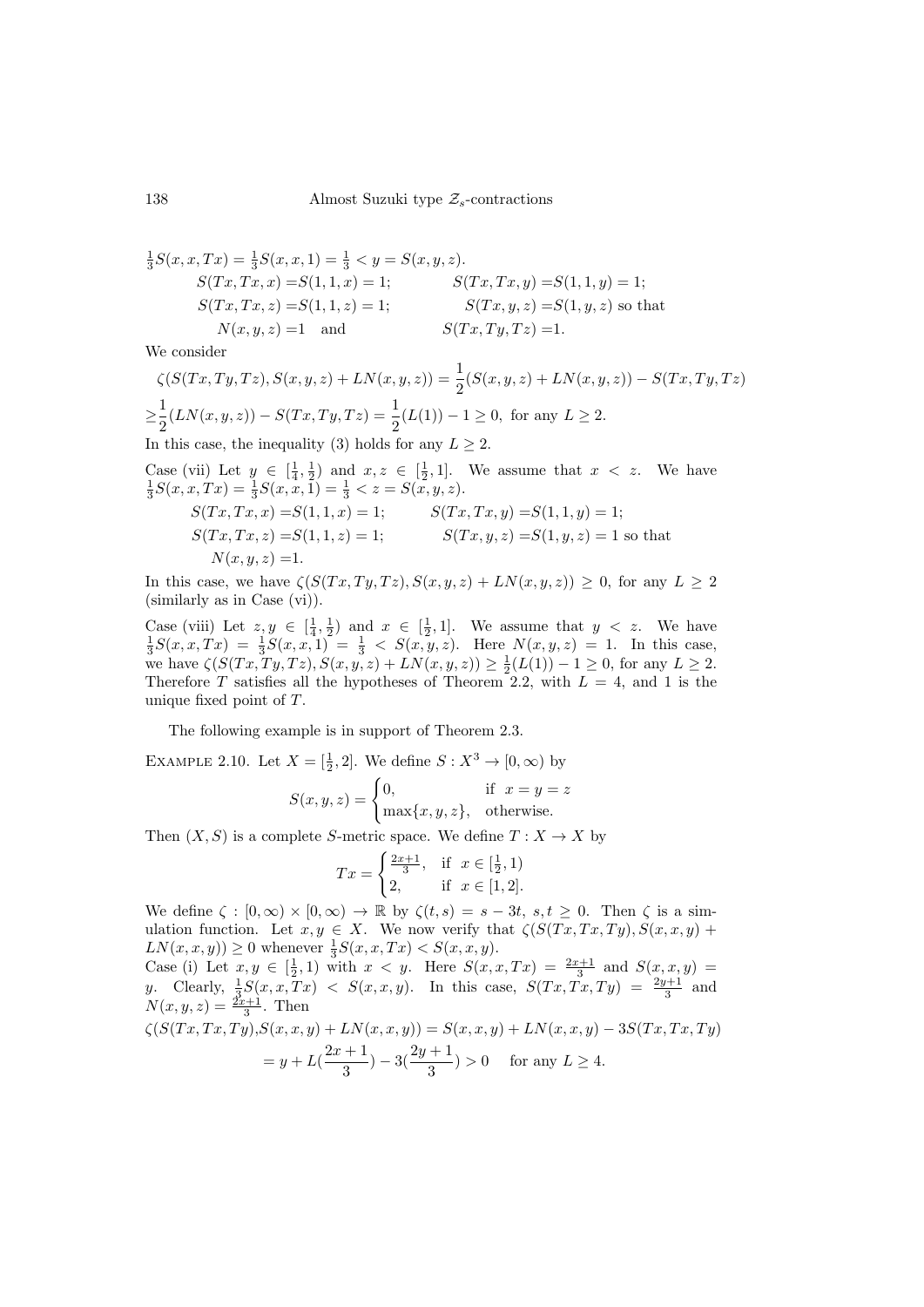Therefore, in this case, the inequality [\(13\)](#page-5-3) holds for any  $L > 4$ .

Case (ii) Let  $x, y \in [1, 2]$ . We have  $\frac{1}{3}S(x, x, Tx) = \frac{1}{3}S(x, x, 2) = \frac{2}{3} < S(x, x, y)$ . In this case  $S(Tx, Tx, Ty) = 0$  so that the inequality [\(13\)](#page-5-3) holds trivially for any  $L \geq 0$ . Case (iii) Let  $x \in [\frac{1}{2}, 1)$  and  $y \in [1, 2]$ . We have  $\frac{1}{3}S(x, x, Tx) = \frac{1}{3} \max{\frac{2x+1}{3}, x}$  $S(x, x, y)$ . Here  $S(Tx, Tx, Ty) = 2$ ;  $S(Tx, Tx, x) = \frac{2x+1}{3}$ ;  $S(Tx, Tx, y) = y$ ;  $S(Tx, x, y) = y$ and  $N(x, x, y) = \min\{\frac{2x+1}{3}, y\} = \frac{2x+1}{3}$ . We consider

$$
\zeta(S(Tx,Tx,Ty),S(x,x,y)+LN(x,x,y))=y+L(\frac{2x+1}{3})-3(2)>0
$$

for any  $L \geq 9$ . Therefore, in this case, the inequality [\(13\)](#page-5-3) holds for any  $L \geq 9$ .

Case (iv) Let  $x \in [1,2]$  and  $y \in [\frac{1}{2},1)$ . We have  $\frac{1}{3}S(x,x,Tx) = \frac{2}{3} < S(x,x,y)$  and  $N(x, x, y) = 2$ ; We consider  $\zeta(S(\tilde{T}x, Tx, Ty), S(x, x, y) + LN(x, x, y)) = x + L(2) 3(2) > 0$  for any  $L \geq 3$ . In this case, the inequality [\(13\)](#page-5-3) holds for any  $L \geq 3$ .

Therefore T satisfies all the hypotheses of Theorem [2.3](#page-5-4) with respect to  $\zeta$  with  $L = 9$  and 2 is the unique fixed point of T.

Here we observe that  $T$  does not satisfy the inequality  $(1)$ . For example, choose  $x = \frac{3}{2}, y = \frac{3}{4}$ , we have  $S(x, x, y) = \frac{3}{2}$ . Now,  $S(Tx, Tx, Ty) = 2 \nleq KS(x, x, y)$  for any  $K < 1$ . Hence T does not satisfy the inequality [\(1\)](#page-2-6). So we conclude from Remark [2.7](#page-6-3) that Theorem [2.3](#page-5-4) generalizes Theorem [1.13.](#page-2-5)

Further, we observe that T does not satisfy the inequality [\(2\)](#page-2-7) for any  $\zeta$ . If we choose  $x = \frac{1}{2}$ ,  $y = \frac{1}{4}$  in the inequality [\(2\)](#page-2-7), then we have  $\zeta(S(Tx, Tx, Ty), S(x, x, y)) =$  $\zeta(\frac{2}{3},\frac{1}{2}) < \frac{1}{2} - \frac{2}{3} < -\frac{1}{6}$ , a contradiction.

Thus the inequality [\(2\)](#page-2-7) fails to hold for any  $\zeta$ . Hence by Remark [2.5,](#page-6-4) it follows that Theorem [2.3](#page-5-4) is a generalization of Theorem [1.16.](#page-2-4)

**REFERENCES** 

- <span id="page-9-0"></span>[1] M. Aggarwal, R. Chugh, R. Kamal, Suzuki-type fixed point results in G-metric spaces and applications, Int. J. Comput. Appl.,  $47(12)$   $(2012)$ , 4 pages.
- <span id="page-9-2"></span>[2] M. A. Alghamdi, S. Gulyaz-Ozyurt, E. Karapınar, A note on extended Z-contraction, Mathematics, 8(195) (2020), 14 pages.
- <span id="page-9-8"></span>[3] G. V. R. Babu, L. Bekere Kumssa, Fixed points of  $(\alpha, \psi, \varphi)$ -generalized weakly contractive maps and Property  $(P)$  in S-metric spaces, Filomat,  $31(14)$  (2017), 4469-4481.
- <span id="page-9-3"></span>[4] G. V. R. Babu, Dula Tolera Mosissa, Fixed points in b-metric spaces via simulation function, Novi Sad J. Math., 47(2) (2017), 133–147.
- <span id="page-9-1"></span>[5] G. V. R. Babu, D. Ratna Babu, Fixed points of Suzuki Z-contraction type maps in b-metric spaces, Adv. Theory Nonlinear Anal. Appl.,  $4(1)$  (2020), 14–28.
- <span id="page-9-6"></span>[6] G. V. R. Babu, P. Durga Sailaja, G. Srichandana, Common fixed points via  $C_k$ -class functions in S-metric spaces, J. Fixed Point Theory,  $2020(1)$  (2020), 22 pages.
- <span id="page-9-4"></span>[7] S. Chandok, Ankush Chanda, Lakshmi Kanta Dey, M. Pavlović, S. Radenović, Simulation functions and Geraghty type results, Bol. Soc. Paran. Mat.,  $(3s.)$  39(1) (2021), 35–50.
- <span id="page-9-7"></span>[8] T. Došenović, S. Radenović, A. Rezvani, S. Sedghi, Coincidence point theorems in S-metric spaces using inegral type of contraction, U. P. B. Sci. Bull, Series A,  $79(4)$  (2017), 145–158.
- <span id="page-9-5"></span>[9] N. V. Dung, N. T. Hieu, S. Radojević, Fixed point theorems for g-monotone maps on partially ordered S-metric spaces, Filomat, 28(9) (2014), 1885–1898.